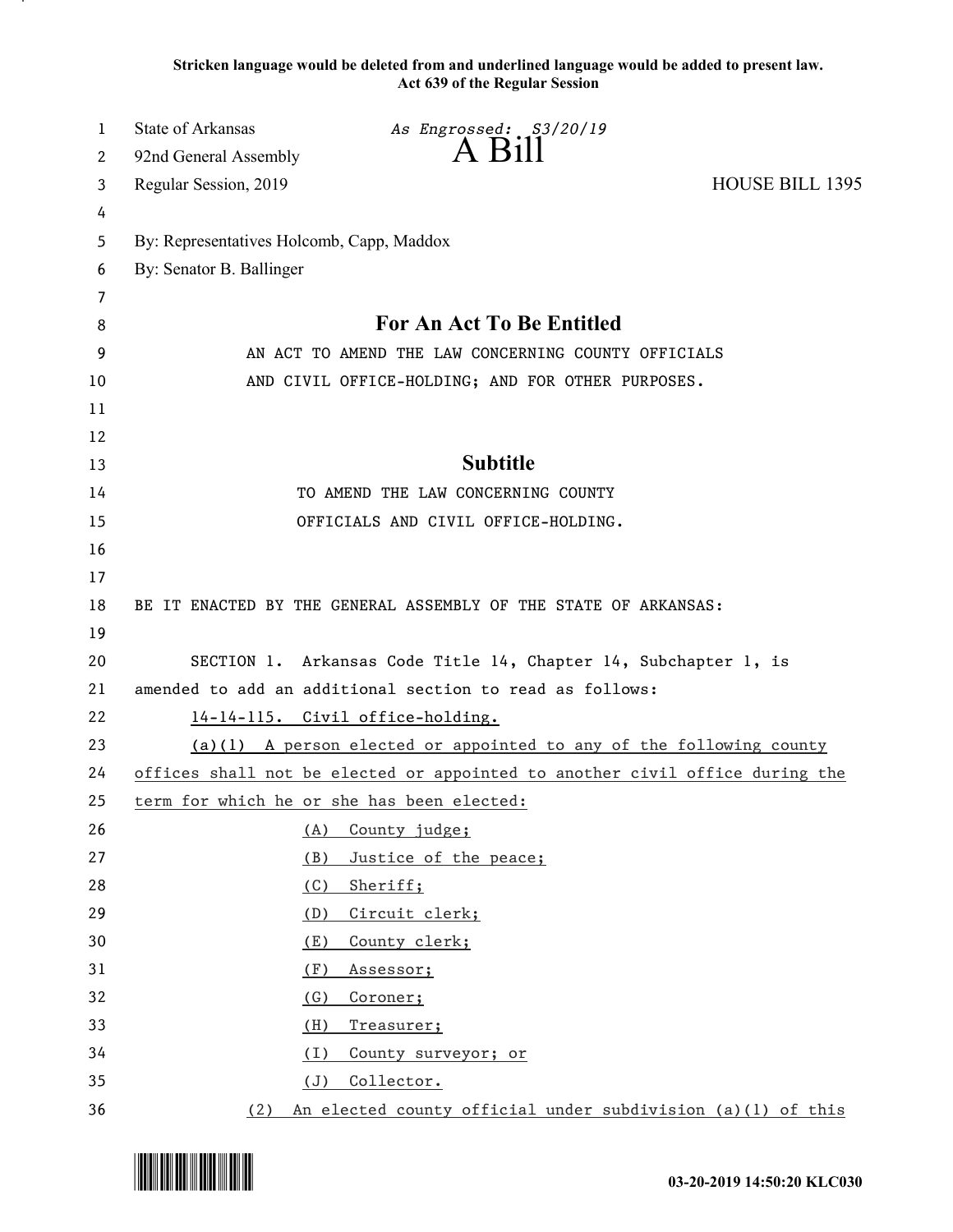As Engrossed: S3/20/19 HB1395

| 1  | section may run for a civil office during the term for which he or she has  |  |  |
|----|-----------------------------------------------------------------------------|--|--|
| 2  | been elected.                                                               |  |  |
| 3  | (b)(1) As used in this section, "civil office" means any one (1) of         |  |  |
| 4  | the following elected or appointed positions, including without limitation: |  |  |
| 5  | County election commissioner;<br>(A)                                        |  |  |
| 6  | Member of the Parole Board;<br>(B)                                          |  |  |
| 7  | (C)<br>Member of a school board;                                            |  |  |
| 8  | (D)<br>Prosecuting attorney or deputy prosecuting attorney;                 |  |  |
| 9  | (E)<br>Constable;                                                           |  |  |
| 10 | (F)<br>Sheriff or deputy sheriff;                                           |  |  |
| 11 | Chief of police or city police officer;<br>(G)                              |  |  |
| 12 | (H)<br>City attorney;                                                       |  |  |
| 13 | (I)<br>City council member;                                                 |  |  |
| 14 | Member of a drainage improvement district board;<br>(J)                     |  |  |
| 15 | Member of a public facilities board;<br>(K)                                 |  |  |
| 16 | Member of a soil conservation district board;<br>(L)                        |  |  |
| 17 | Member of a county library board;<br>(M)                                    |  |  |
| 18 | Member of a rural development authority;<br>(N)                             |  |  |
| 19 | Member of a rural waterworks facilities board or<br>(0)                     |  |  |
| 20 | regional water distribution board;                                          |  |  |
| 21 | Member of an airport commission;<br>(P)                                     |  |  |
| 22 | Member of a county or district board of health;<br>(Q)                      |  |  |
| 23 | Member of a levee board or levee improvement district<br>(R)                |  |  |
| 24 | board; and                                                                  |  |  |
| 25 | Member of the Career Education and Workforce<br>(S)                         |  |  |
| 26 | Development Board.                                                          |  |  |
| 27 | (2) As used in this section, "civil office" does not include a              |  |  |
| 28 | position that a county official may be appointed to on an advisory board    |  |  |
| 29 | or task force established to assist:                                        |  |  |
| 30 | The Governor;<br>(A)                                                        |  |  |
| 31 | The General Assembly;<br>(B)                                                |  |  |
| 32 | (C)<br>A state agency;                                                      |  |  |
| 33 | A state department;<br>(D)                                                  |  |  |
| 34 | A county office;<br>(E)                                                     |  |  |
| 35 | A county department; or<br>(F)                                              |  |  |
| 36 | (G) A subordinate service district.                                         |  |  |